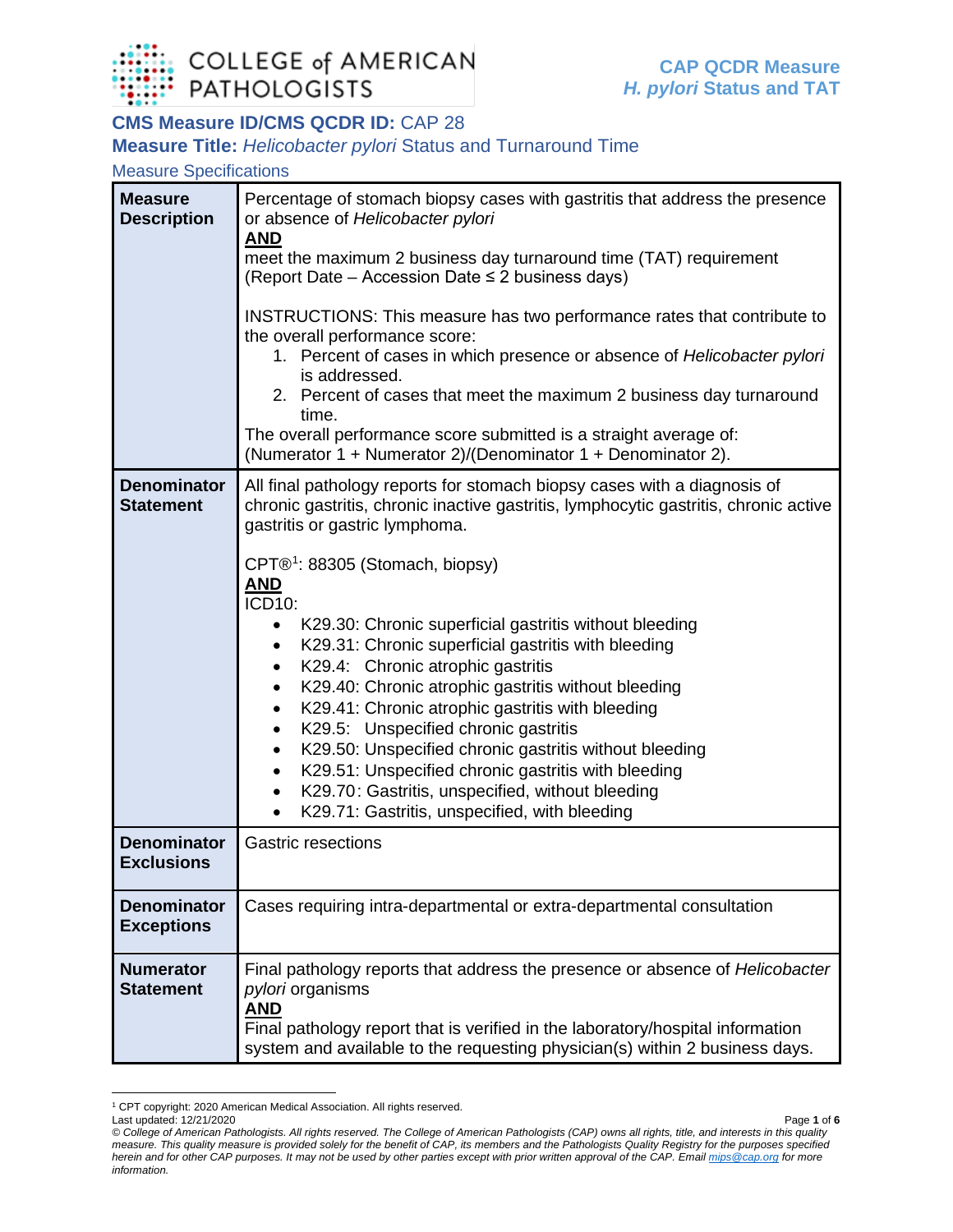

| <b>Numerator</b><br><b>Exclusions</b>                   | None                                                                                                                                                                                                                                                                                                                                                                                                                                                                                                                                                                                                                                                                                                                                                                                                                                                                                                                                                                                                                                                                                                                                                                                               |
|---------------------------------------------------------|----------------------------------------------------------------------------------------------------------------------------------------------------------------------------------------------------------------------------------------------------------------------------------------------------------------------------------------------------------------------------------------------------------------------------------------------------------------------------------------------------------------------------------------------------------------------------------------------------------------------------------------------------------------------------------------------------------------------------------------------------------------------------------------------------------------------------------------------------------------------------------------------------------------------------------------------------------------------------------------------------------------------------------------------------------------------------------------------------------------------------------------------------------------------------------------------------|
| <b>Guidance</b>                                         | Numerator definitions:<br>1. The presence or absence of Helicobacter pylori can be determined by<br>any method deemed appropriate by the case pathologist, including<br>but not limited to routine H&E sections, immunohistochemical stains,<br>or special stains.<br>2. Documentation of the presence of absence of Helicobacter pylori can<br>occur anywhere in the final pathology report deemed appropriate by<br>the case pathologist (e.g. final diagnosis line, microscopic description,<br>comment, etc.).<br>3. Turnaround Time (TAT): The day the specimen is accessioned in the<br>lab to the day the final report is signed out. Business days counted<br>only.<br>4. Accession Date: The date recorded in the laboratory/hospital<br>information system that documents when a specimen was received by<br>the laboratory.<br>5. Report Date: The date recorded in the laboratory/hospital information<br>system that documents when a result is verified the pathologist,<br>reported by the laboratory information system and is available to the<br>requesting physician(s) (signed out).<br>6. Signed Out/Verified: When a pathology report is released with a final<br>diagnosis. |
| <b>Measure Information</b>                              |                                                                                                                                                                                                                                                                                                                                                                                                                                                                                                                                                                                                                                                                                                                                                                                                                                                                                                                                                                                                                                                                                                                                                                                                    |
| <b>NQS Domain</b>                                       | <b>Communication and Care Coordination</b>                                                                                                                                                                                                                                                                                                                                                                                                                                                                                                                                                                                                                                                                                                                                                                                                                                                                                                                                                                                                                                                                                                                                                         |
| <b>Meaningful</b><br><b>Measures</b><br>Area(s)         | Transfer of Health Information and Interoperability                                                                                                                                                                                                                                                                                                                                                                                                                                                                                                                                                                                                                                                                                                                                                                                                                                                                                                                                                                                                                                                                                                                                                |
| <b>Meaningful</b><br><b>Measure</b><br><b>Rationale</b> | Helicobacter pylori infection increases the risk for gastric cancer; treatment of<br>the infection reduces that risk and can only be effectively applied following<br>appropriate testing (1).<br>The average TAT for surgical pathology reports is an indicator of a<br>laboratory's efficiency and can also affect coordination of patient care. Prior<br>studies have shown that the average time to verification is 2 days (2-5).<br>1. Batts KP, et al Appropriate use of special stains for identifying<br>Helicobacter pylori: Recommendations from the Rodger C. Haggitt<br>Gastrointestinal Pathology Society. Am J Surg Pathol. 2013<br>Nov;37(11):e12-22<br>Novis DA1, Zarbo RJ, Saladino AJ. Arch Pathol Lab Med.<br>2.<br>Interinstitutional comparison of surgical biopsy diagnosis turnaround<br>time: A College of American Pathologists Q-Probes study of 5384<br>surgical biopsies in 157 small hospitals. 1998 Nov; 122(11): 951-6.<br>3. Alshieban S. and Al-Surimi K. Reducing turnaround time of surgical<br>pathology reports in pathology and laboratory medicine departments.<br>BMJ Qual Improv Rep. 2015 Nov 24;4(1). pii: u209223.w3773. doi:                          |

Last updated: 12/21/2020 Page **2** of **6** *© College of American Pathologists. All rights reserved. The College of American Pathologists (CAP) owns all rights, title, and interests in this quality measure. This quality measure is provided solely for the benefit of CAP, its members and the Pathologists Quality Registry for the purposes specified herein and for other CAP purposes. It may not be used by other parties except with prior written approval of the CAP. Emai[l mips@cap.org](mailto:mips@cap.org) for more information.*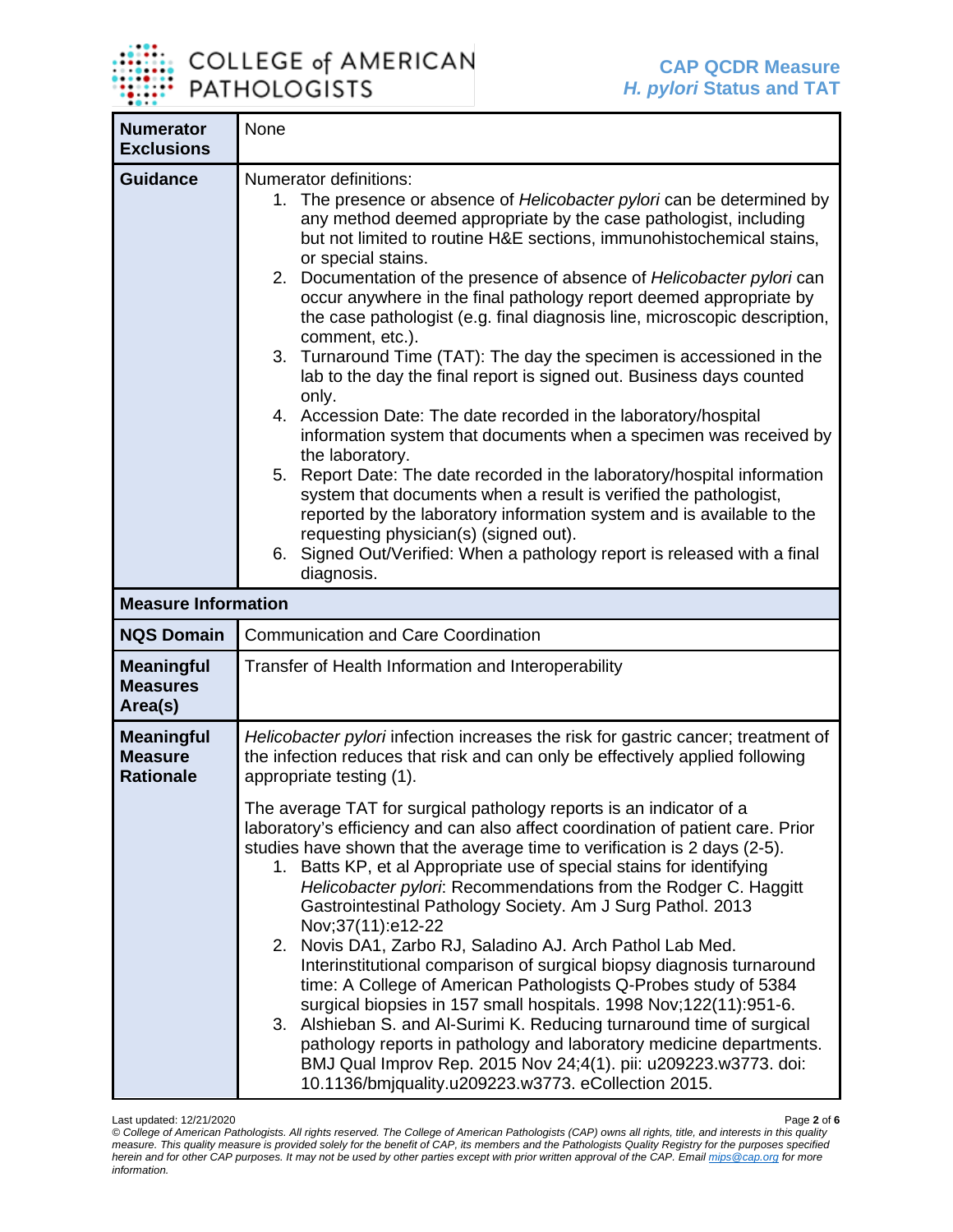

|                                                                   | 4. Volmar, KE et al. Turnaround Time for Large or Complex Specimens<br>in Surgical Pathology: A College of American Pathologists Q-Probes<br>Study of 56 Institutions. Archives of pathology & laboratory medicine.<br>139. 171-7. 10.5858/arpa.2013-0671-CP. 2015.<br>5. Patel, S. et al. Factors that impact turnaround time of surgical<br>pathology specimens in an academic institution. Hum Pathol. 2012<br>Sep;43(9):1501-5. doi: 10.1016/j.humpath.2011.11.010. Epub 2012<br>Mar 8.                                                                                                                                                                                                                                                                                                                                                                                                                                                                                                                                                                                                                                   |
|-------------------------------------------------------------------|-------------------------------------------------------------------------------------------------------------------------------------------------------------------------------------------------------------------------------------------------------------------------------------------------------------------------------------------------------------------------------------------------------------------------------------------------------------------------------------------------------------------------------------------------------------------------------------------------------------------------------------------------------------------------------------------------------------------------------------------------------------------------------------------------------------------------------------------------------------------------------------------------------------------------------------------------------------------------------------------------------------------------------------------------------------------------------------------------------------------------------|
| <b>Measure</b><br><b>Type</b>                                     | Process                                                                                                                                                                                                                                                                                                                                                                                                                                                                                                                                                                                                                                                                                                                                                                                                                                                                                                                                                                                                                                                                                                                       |
| <b>Data Source</b>                                                | Laboratory Information Systems; pathology reports                                                                                                                                                                                                                                                                                                                                                                                                                                                                                                                                                                                                                                                                                                                                                                                                                                                                                                                                                                                                                                                                             |
| <b>Summary of</b><br><b>Performance</b><br>Gap<br><b>Evidence</b> | Based on data submitted to the Pathologists Quality Registry in 2019, the<br>performance rate for this measure ranges between 0.09% and 100%. The<br>average performance rate in 2019 for 29 practices, including over 66,000<br>cases and 115 providers, was 70.25%. The standard deviation for the<br>performance rate was 31.6, indicating a wide range of performance rates<br>among practices.                                                                                                                                                                                                                                                                                                                                                                                                                                                                                                                                                                                                                                                                                                                           |
|                                                                   | Scientific literature supports this registry data: "Helicobacter pylori is a major<br>cause of gastroduodenal injury, gastric cancer, and lymphoma, and, thus,<br>there is great interest in its detection and eradication. Several detection<br>methods are available, including histochemical and immunohistochemical<br>stains. Application of these stains in clinical practice is heterogenous, to say<br>the least" (1). And "despite national and international guidelines for managing<br>Helicobacter pylori infection, the American Gastroenterological Association<br>guidelines are infrequently adhered to" (2).<br>1. Batts KP, et al Appropriate use of special stains for identifying<br>Helicobacter pylori: Recommendations from the Rodger C. Haggitt<br>Gastrointestinal Pathology Society. Am J Surg Pathol. 2013<br>Nov;37(11):e12-22.<br>2. El-Zimaity H, Serra S, Szentgyorgyi E, Vajpeyi R, Samani A. Gastric<br>biopsies: the gap between evidence-based medicine and daily<br>practice in the management of gastric Helicobacter pylori infection.<br>Can J Gastroenterol. 2013 Oct;27(10):e25-30. |
| <b>Measure</b><br><b>Owner</b>                                    | <b>College of American Pathologists</b>                                                                                                                                                                                                                                                                                                                                                                                                                                                                                                                                                                                                                                                                                                                                                                                                                                                                                                                                                                                                                                                                                       |
| <b>NQF ID</b>                                                     | N/A                                                                                                                                                                                                                                                                                                                                                                                                                                                                                                                                                                                                                                                                                                                                                                                                                                                                                                                                                                                                                                                                                                                           |
| <b>Number of</b><br><b>Performance</b><br><b>Rates</b>            | 1                                                                                                                                                                                                                                                                                                                                                                                                                                                                                                                                                                                                                                                                                                                                                                                                                                                                                                                                                                                                                                                                                                                             |
| <b>Overall</b><br><b>Performance</b><br>Rate                      | 1 <sup>st</sup> Performance Rate                                                                                                                                                                                                                                                                                                                                                                                                                                                                                                                                                                                                                                                                                                                                                                                                                                                                                                                                                                                                                                                                                              |
| <b>High-priority</b>                                              | Yes                                                                                                                                                                                                                                                                                                                                                                                                                                                                                                                                                                                                                                                                                                                                                                                                                                                                                                                                                                                                                                                                                                                           |

Last updated: 12/21/2020 Page **3** of **6** *© College of American Pathologists. All rights reserved. The College of American Pathologists (CAP) owns all rights, title, and interests in this quality measure. This quality measure is provided solely for the benefit of CAP, its members and the Pathologists Quality Registry for the purposes specified herein and for other CAP purposes. It may not be used by other parties except with prior written approval of the CAP. Emai[l mips@cap.org](mailto:mips@cap.org) for more information.*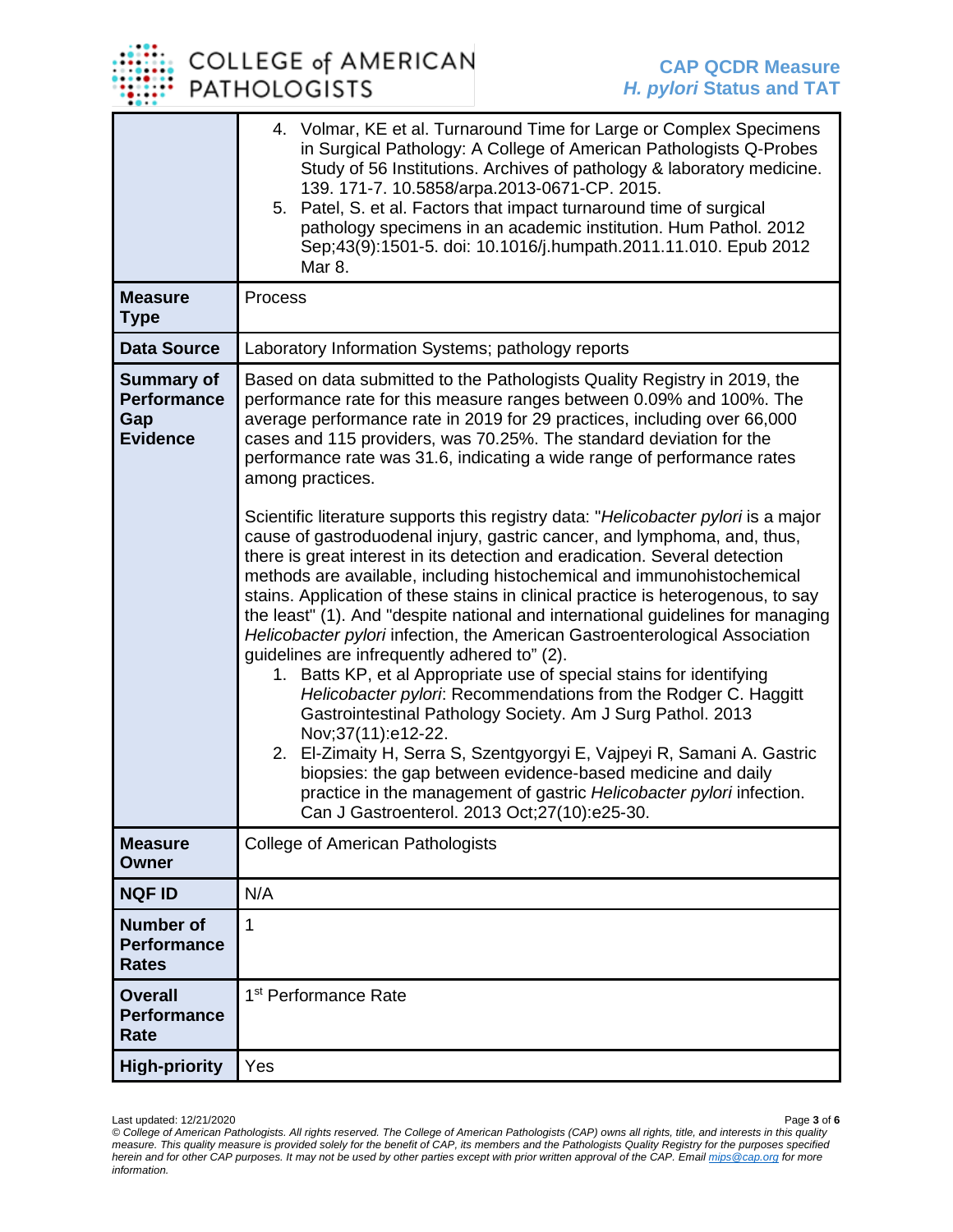

| Improvement<br><b>Notation</b>                                                                 | Inverse Measure: No<br>Proportional Measure: Yes (Higher score indicates better quality)<br>Continuous Variable Measure: No<br>Ratio Measure: No<br>Risk-adjusted: No |
|------------------------------------------------------------------------------------------------|-----------------------------------------------------------------------------------------------------------------------------------------------------------------------|
| <b>Care Setting</b><br>and Specialty                                                           | Care Setting: Other-Laboratories; Telehealth not applicable<br>Specialty: Pathology                                                                                   |
| <b>Current</b><br><b>Clinical</b><br><b>Guideline the</b><br>Measure is<br><b>Derived From</b> | <b>None</b>                                                                                                                                                           |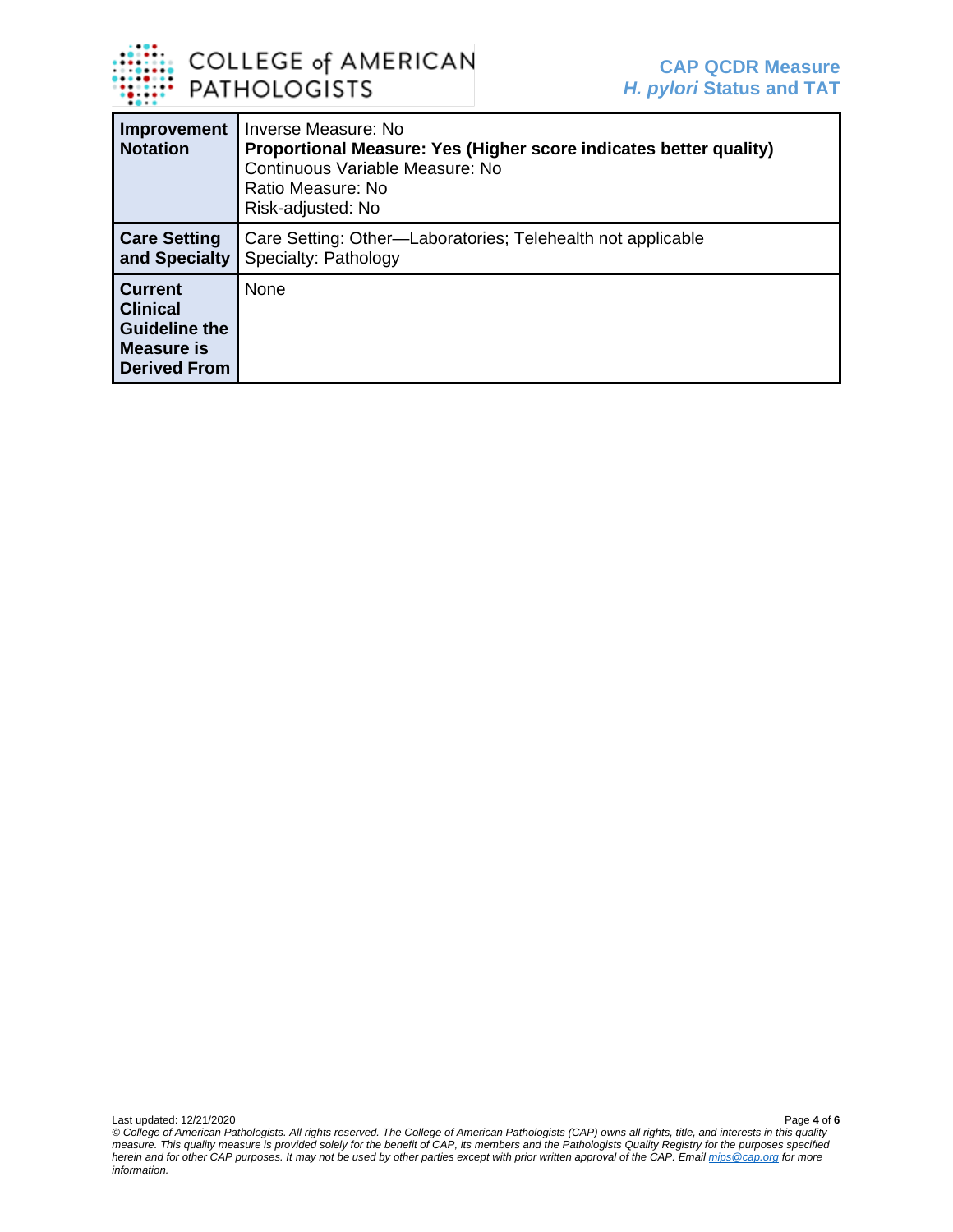

## **CAP QCDR Measure** *H. pylori* **Status and TAT**

Measure Flow Performance Rate 1:



Last updated: 12/21/2020 Page **5** of **6** *© College of American Pathologists. All rights reserved. The College of American Pathologists (CAP) owns all rights, title, and interests in this quality measure. This quality measure is provided solely for the benefit of CAP, its members and the Pathologists Quality Registry for the purposes specified herein and for other CAP purposes. It may not be used by other parties except with prior written approval of the CAP. Emai[l mips@cap.org](mailto:mips@cap.org) for more information.*